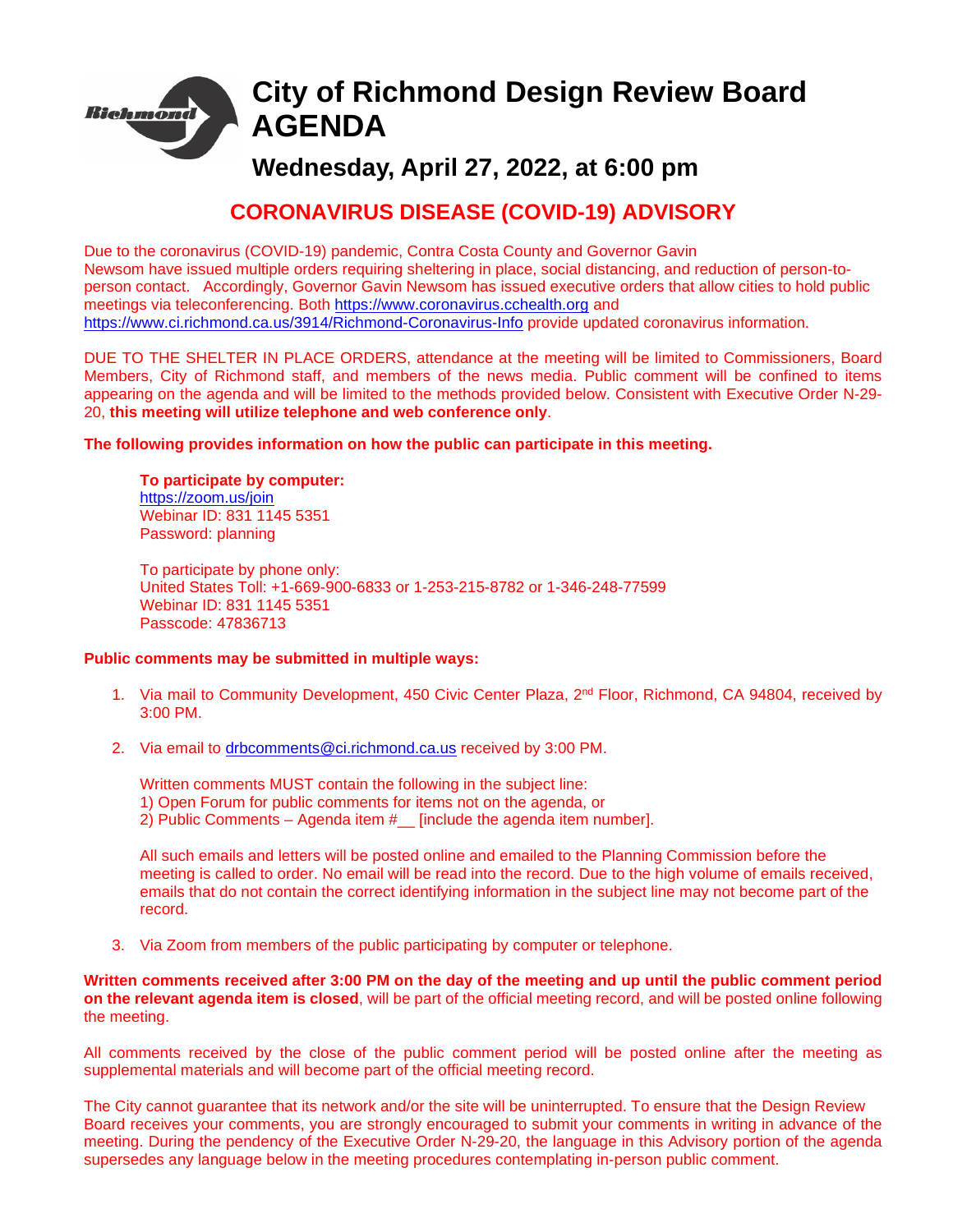### **Accessibility for Individuals with Disabilities**

Upon request, the City will provide for written agenda materials in appropriate alternative formats, or disability-related modification or accommodation, including auxiliary aids or services and sign language interpreters, to enable individuals with disabilities to participate in and provide comments at/related to public meetings. Please submit a request, including your name, phone number and/or email address, and a description of the modification, accommodation, auxiliary aid, service or alternative format requested at least two days before the meeting. Requests should be emailed to Soco Montore at [soco\\_montore@ci.richmond.ca.us](mailto:soco_montore@ci.richmond.ca.us) or submitted by phone at 510-620-6705, or TDD 510-620-6705. Requests made by mail to Soco Montore, Design Review Board meeting, 450 Civic Center Plaza, Richmond, CA 94804 must be received at least two days before the meeting. Requests will be granted whenever possible and resolved in favor of accessibility.

# **ALL DESIGN REVIEW BOARD MEMBERS, STAFF, AND PUBLIC WILL PARTICIPATE VIA TELECONFERENCE**

| <b>Roll Call</b>                                 | Jonathan Livingston, Chair<br><b>Brian Carter, Vice Chair</b>                                                                                                                                                                                                                                                                                                         | <b>Kimberly Butt</b><br><b>Michelle Hook</b> | <b>Macy Leung</b><br><b>Marcus L. Christeson</b> |
|--------------------------------------------------|-----------------------------------------------------------------------------------------------------------------------------------------------------------------------------------------------------------------------------------------------------------------------------------------------------------------------------------------------------------------------|----------------------------------------------|--------------------------------------------------|
| <b>Introductions</b>                             | Introduction of staff members and other guests.                                                                                                                                                                                                                                                                                                                       |                                              |                                                  |
| <b>Approval of Minutes</b>                       | None.                                                                                                                                                                                                                                                                                                                                                                 |                                              |                                                  |
| <b>Approval of Agenda</b>                        | At the discretion of the Chair, items on the agenda may be heard in an order different from<br>that which appears on the agenda.                                                                                                                                                                                                                                      |                                              |                                                  |
| <b>Meeting Procedures</b>                        | Members of the public attending a Design Review Board meeting for the first time are<br>encouraged to read the "Meeting Procedures" information following the agenda.                                                                                                                                                                                                 |                                              |                                                  |
| <b>Public Forum</b>                              | Anyone who wishes to address the Board on a topic that is not on the agenda must be in a<br>written form.                                                                                                                                                                                                                                                             |                                              |                                                  |
| <b>City Council</b><br><b>Liaison Report</b>     | The City Council member serving as liaison to the Board may make a report on<br>City Council actions of interest to the Board.                                                                                                                                                                                                                                        |                                              |                                                  |
| <b>Consent Calendar</b>                          | Applications that are considered routine by Planning Staff have been placed on the consent<br>calendar marked "CC" on the agenda with a recommendation to approve, conditionally<br>approve, or continue the item to a date certain. The Board may act in one motion to adopt<br>the staff recommendations on those items.<br>Items number(s) to be considered: None. |                                              |                                                  |
| <b>Appeal Date</b>                               | The appeal date for actions taken by the Board at this meeting is no later than<br>5:00 pm on Monday, May 9, 2022.                                                                                                                                                                                                                                                    |                                              |                                                  |
| <b>Public Hearing(s)</b>                         |                                                                                                                                                                                                                                                                                                                                                                       |                                              |                                                  |
| <b>PLN21-053</b><br>$\mathbf 1$ .<br>Description | <b>ACCESSORY BUILDING</b><br>PUBLIC HEARING TO CONSIDER A DESIGN REVIEW PERMT TO CONSTRUCT A 655<br>SQUARE FOOT DETACHED ACCESSORY BUILDING.                                                                                                                                                                                                                          |                                              |                                                  |

Location 2420 FOOTHILL AVENUE<br>APN 549-132-005

549-132-005

Zoning RM-1, MEDIUM DENSITY RESIDENTIAL

Owner KEN YANG<br>Applicant HENRY YEU Applicant HENRY YEUNG<br>Staff Contact LYDIA ELIAS

Recommendation: **CONDITIONAL APPROVAL**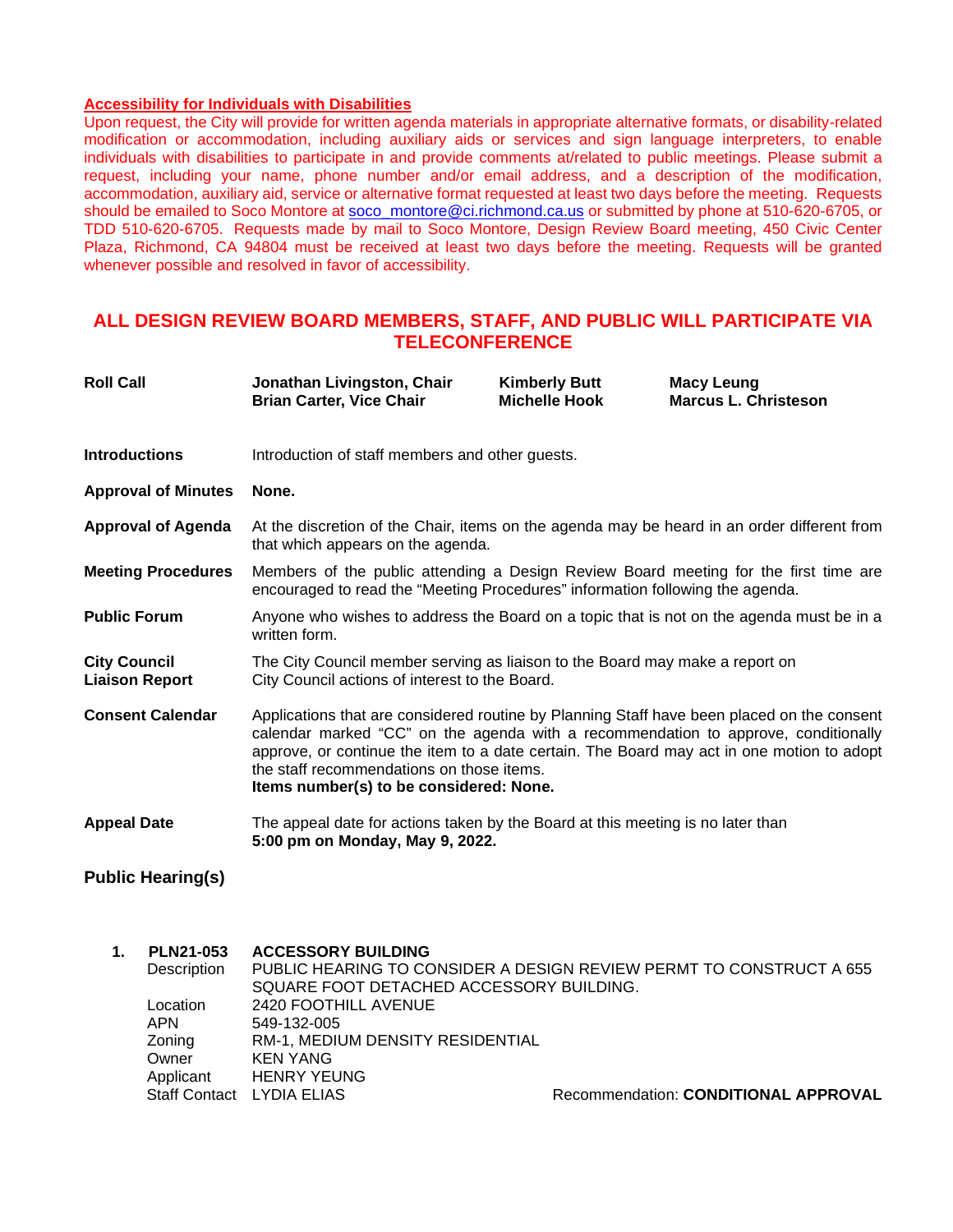## **2. PLN22-042 TWO-STORY DECK**

| Description          |                                            | PUBLIC HEARING TO CONSIDER A REQUEST FOR A DESIGN REVIEW PERMIT TO    |
|----------------------|--------------------------------------------|-----------------------------------------------------------------------|
|                      |                                            | CONTRUCT A DECK GREATER THAN 4 FEET IN HEIGHT FROM THE GROUND (8 FEET |
|                      | PROPOSED).                                 |                                                                       |
| Location             | 1239 SOUTH 58TH STREET                     |                                                                       |
| <b>APN</b>           | 508-390-008                                |                                                                       |
| Zoning               | RL2, SINGLE FAMILY LOW DENSITY RESIDENTIAL |                                                                       |
| Owner                | AREZKI AMEZDAT                             |                                                                       |
| Applicant            | <b>WILLIAM COBURN</b>                      |                                                                       |
| <b>Staff Contact</b> | LYDIA ELIAS                                | Recommendation: CONDITIONAL APPROVAL                                  |
|                      |                                            |                                                                       |

# **3. PLN19-375 SECOND STORY ADDITION**

PUBLIC HEARING TO CONSIDER A REQUEST FOR A DESIGN REVIEW PERMIT TO CONSTRUCT A SECOND-STORY ADDITION TO AN EXISTING STRUCTURE. Location 223 25<sup>TH</sup> STREET<br>APN 515-291-007 APN 515-291-007<br>
Zoning CM-3, COMM Zoning CM-3, COMMERCIAL MIXED-USE<br>Applicant NANCY CONDOR (OWNER) NANCY CONDOR (OWNER) Staff Contact ALEX LOPEZ Recommendation: **CONDITIONAL APPROVAL**

### **4. PLN20-276 WILSON SECOND DWELLING UNIT**

| Description          | PUBLIC HEARING TO CONSIDER A REQUEST FOR DESIGN REVIEW TO |                                                                       |
|----------------------|-----------------------------------------------------------|-----------------------------------------------------------------------|
|                      |                                                           | CONSTRUCT A SECOND DWELLING UNIT OVER AN EXISTING DETACHED GARAGE     |
|                      |                                                           | AND PROVIDE AN ADDITIONAL OFF-STREET PARKING SPACE IN THE FRONT YARD. |
| Location             | 2364 BROOKS AVENUE                                        |                                                                       |
| <b>APN</b>           | 515-020-007                                               |                                                                       |
| Zoning               | RM-2, MEDIUM DENSITY RESIDENTIAL DISTRICT                 |                                                                       |
| Applicant            | <b>TERRY WILSON (OWNER)</b>                               |                                                                       |
| <b>Staff Contact</b> | <b>HECTOR LOPEZ</b>                                       | Recommendation: CONDITIONAL APPROVAL                                  |
|                      |                                                           |                                                                       |

## **5. PLN17-236 POWERPLANT PARK DESIGN REVIEW PERMIT**

| Description          |                                      | PUBLIC HEARING TO CONSIDER A RECOMMENDATION TO THE PLANNING<br>COMMISSION FOR DESIGN REVIEW OF A CANNABIS PRODUCTION FACILITY THAT |
|----------------------|--------------------------------------|------------------------------------------------------------------------------------------------------------------------------------|
|                      |                                      | INCLUDES GREENHOUSES, DISTRIBUTION AND PROCESSING FACILITY,                                                                        |
|                      | RESTAURANT, AND SUPPORT FACILITIES.  |                                                                                                                                    |
| Location             | RICHMOND PARKWAY                     | VACANT PARCELS ON FREETHY BOULEVARD, WEST OF GOODRICK AVENUE AND                                                                   |
| <b>APN</b>           | 050                                  | 408-220-003, -023, -024, -25, -026, -032, -033, -034, -039, -041, -042, -043, -049, AND -                                          |
| Zoning               | IA, INDUSTRIAL AGRICULTURE           |                                                                                                                                    |
| Owner                | RICHMOND DEVELOPMENT COMPANY LLC     |                                                                                                                                    |
| Applicant            | POWERPLANT PARK INC, RICHARD TRIEBER |                                                                                                                                    |
| <b>Staff Contact</b> | ROBERTA FELICIANO                    | Recommendation: CONTINUE TO MAY 11, 2022                                                                                           |

# **6. PLN21-444 BRICKYARD COVE RESIDENTIAL**

| Description          | STUDY SESSION TO PROVIDE AND RECEIVE COMMENTS ON THE PROPOSED    |
|----------------------|------------------------------------------------------------------|
|                      | DESIGN OF A 94-UNIT MULTIFAMILY DEVELOPMENT.                     |
| Location             | BRICKYARD COVE ROAD, VACANT LOT BETWEEN SEACLIFF ESTATES AND     |
|                      | BRICKYARD LANDING.                                               |
| <b>APN</b>           | 560-340-043, 560-340-039                                         |
| Zoning               | RM1, MULTIFAMILY RESIDENTIAL                                     |
| Owner                | PACIFIC GAS & ELECTRIC CO                                        |
| Applicant            | REPUBLIC BRICKYARD LLC                                           |
| <b>Staff Contact</b> | LINA VELASCO OR ANDREA VILLARROEL<br>Recommendation: PROVIDE AND |
|                      |                                                                  |

 **RECEIVE COMMENTS**